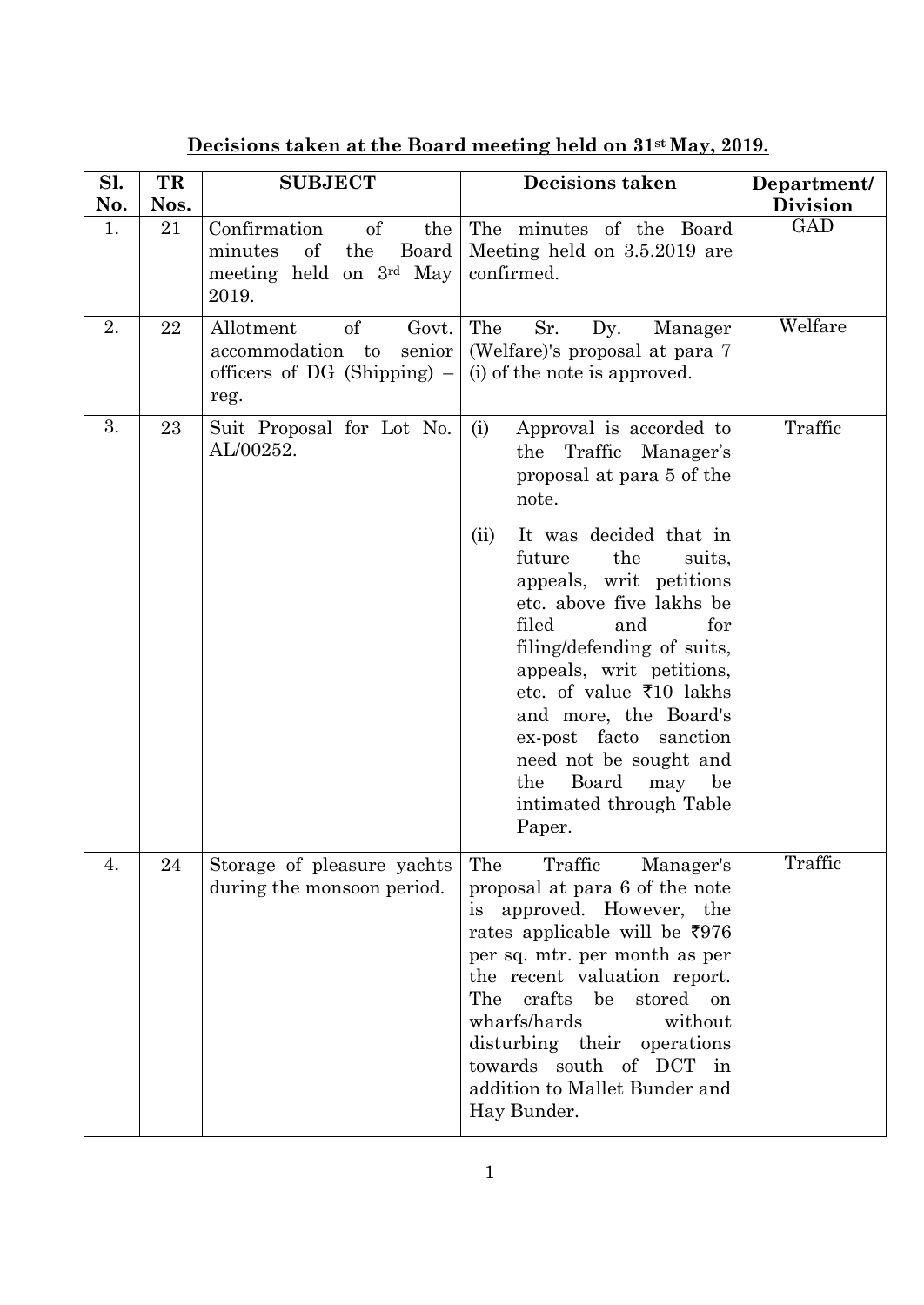| Sl.<br>No. | TR<br>Nos. | <b>SUBJECT</b>                                                                                                                                                                                                                                                                                                                                               | <b>Decisions taken</b>                                                                                                                                      | Department/              |
|------------|------------|--------------------------------------------------------------------------------------------------------------------------------------------------------------------------------------------------------------------------------------------------------------------------------------------------------------------------------------------------------------|-------------------------------------------------------------------------------------------------------------------------------------------------------------|--------------------------|
| 5.         | 25         | Tender No.S-50/2016 - Supply<br>of well water and transport of<br>water by tanker<br>potable<br>lorries in the jurisdiction of<br>General Works- Northern and<br>Southern<br>Divisions<br>for<br>$\mathbf{a}$<br>period of one year during<br>2016-2017.<br>execution and<br><b>Excess</b><br>$\blacksquare$<br>extension of time part I, II,<br>III, IV, V. | Ex-post facto<br>sanction<br>$\frac{1}{1}$<br>Chief<br>accorded<br>to<br>the<br>Engineer's proposal at para 5<br>of the note.                               | <b>Division</b><br>Civil |
| 6.         | 26         | for<br>carrying<br>out<br>Environmental<br>Impact<br>Assessment<br>and<br>Environment Management<br>Plan including obtaining<br>MPCB/CRZ<br>and<br>Clearance<br>Environmental<br>for the project for $-$<br>(i) Development<br>of<br>Domestic<br>Cruise<br>Terminal.<br>(ii) Construction<br>$\circ$ of<br>New<br>Dock Boundary wall and<br>Evacuation plan. | Appointment of consultant The Chief Engineer's proposal<br>at para 6 of the note is<br>approved.                                                            | Civil                    |
| 7.         | 27         | Short Term Contract - Hire<br>of two tugs (50 ton Bollard<br>Pull capacity each) for a Conservator's<br>period of six months at the $ $ para 7 of the note.<br>of TAG<br>risk<br>and<br>cost<br>Offshore Ltd.                                                                                                                                                | is<br>Ex-post facto<br>sanction<br>accorded<br>the<br>to<br>Dy.<br>proposal<br>at                                                                           | Marine                   |
| 8.         | 28         | Action Taken Report on the<br>decisions<br>taken in<br>the<br>Board meeting held on 25th<br>March 2019.                                                                                                                                                                                                                                                      | The Action Taken Report on<br>the decisions taken in the<br>Board<br>Meeting<br>held<br>on<br>25.3.2019<br>is<br>approved,<br>reviewed and taken on record. | GAD                      |
| 9.         | 29         | Issue of Licenses to operate<br>Harbour Cruise.<br>(Tender)<br>No. DC-03/2018)                                                                                                                                                                                                                                                                               | Deferred.                                                                                                                                                   | Marine                   |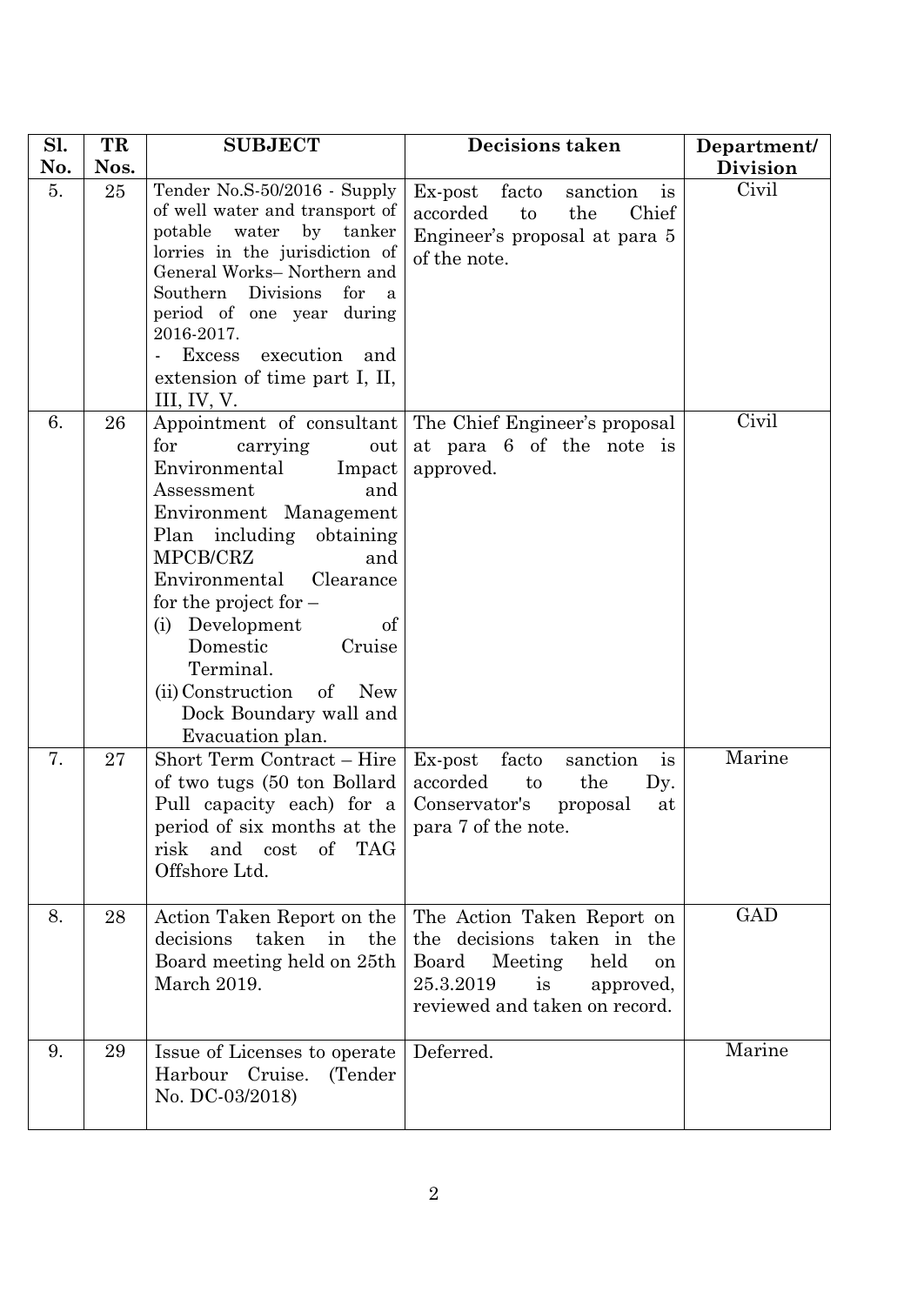| Sl.<br>No. | TR<br>Nos. | <b>SUBJECT</b>                                                                                                                                                                                                                                                                      | <b>Decisions taken</b>                                                                                                                                                                                                                                                                                                                                                                                                                                                                             | Department/<br><b>Division</b> |
|------------|------------|-------------------------------------------------------------------------------------------------------------------------------------------------------------------------------------------------------------------------------------------------------------------------------------|----------------------------------------------------------------------------------------------------------------------------------------------------------------------------------------------------------------------------------------------------------------------------------------------------------------------------------------------------------------------------------------------------------------------------------------------------------------------------------------------------|--------------------------------|
| 10.        | 30         | Handing over of Central<br>warehouse-Wadala<br>Code<br>No.10101148 R.R. No./Plot<br>No. Lease of plot No.25 at<br>Wadala estate.                                                                                                                                                    | The Chief Engineer & HoD<br>(Estate)'s proposal at para 5<br>of the note is approved, with<br>the<br>observations<br>for<br>compliance as recorded in the<br>note of discussion.                                                                                                                                                                                                                                                                                                                   | Estate<br>Division             |
| 11.        | 31         | Damage to Rim Bascule<br>Bridge by "m.v.<br>Nand<br>Heera" on 24.7.2013.                                                                                                                                                                                                            | The<br>business<br>of<br>loss<br>₹1,00,92,647, as worked out<br>by the FA&CAO at para 7 of<br>the note, is approved.                                                                                                                                                                                                                                                                                                                                                                               | Finance                        |
| 12.        | 32         | Effective implementation of<br>Public<br>Procurement<br>the<br>Policy for Micro and Small<br>Enterprises (MSEs) Order,<br>2012 dated 23.3.2012 and<br>the Public Procurement<br>Policy for Micro and Small<br>Enterprises<br>(MSEs)<br>Amendment Order,<br>2018<br>dated 9.11.2018. | The<br>Materials<br>Manager's<br>proposal at para 11 of the<br>note is approved.                                                                                                                                                                                                                                                                                                                                                                                                                   | MM                             |
| 13.        | 33         | Policy<br>for<br>declaring<br>buildings<br>dilapidated,<br>as<br>unsafe<br>dangerous<br>and<br>building<br>and<br>actions<br>thereon.                                                                                                                                               | It was decided to-<br>approve the policy at para<br>(i)<br>6 of the note without any<br>modifications<br>and<br>empower the Chairman to<br>implement the same.<br>(ii) empower the Chairman to<br>modify the policy for<br>proper implementation, if<br>with<br>necessary,<br>information to the Board.<br>(iii) empower the<br>Chief<br>Engineer to declare the<br>buildings as dilapidated,<br>dangerous, unsafe and<br>action thereon<br>and to<br>submit the quarterly<br>report to the Board. | Civil                          |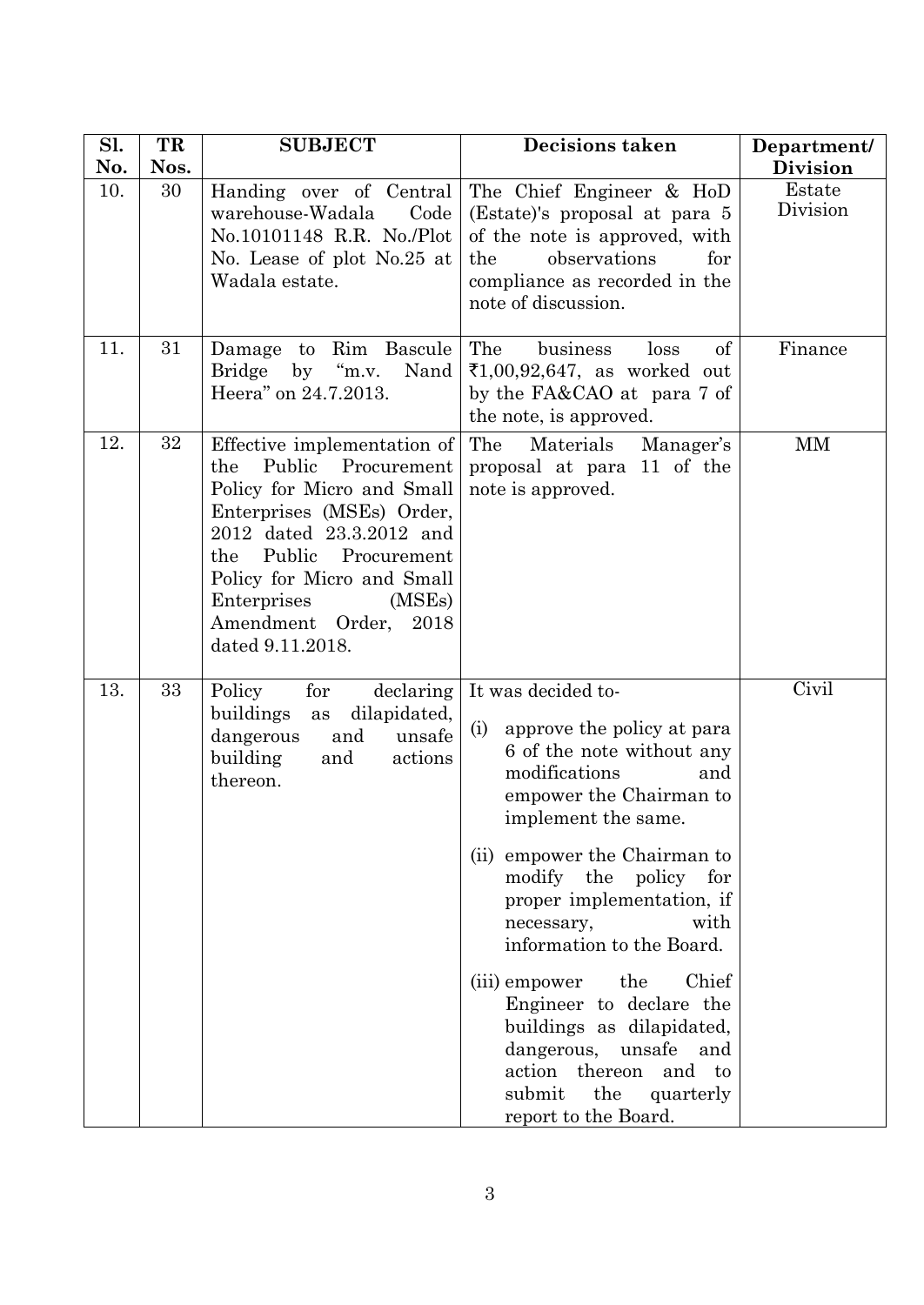| Sl. | TR   | <b>SUBJECT</b>                                                                                                                                                                                                                                        | <b>Decisions taken</b>                                                                                                                                                                                                                                                                                                         | Department/     |
|-----|------|-------------------------------------------------------------------------------------------------------------------------------------------------------------------------------------------------------------------------------------------------------|--------------------------------------------------------------------------------------------------------------------------------------------------------------------------------------------------------------------------------------------------------------------------------------------------------------------------------|-----------------|
| No. | Nos. |                                                                                                                                                                                                                                                       |                                                                                                                                                                                                                                                                                                                                | <b>Division</b> |
| 14. | 34   | Empanelment of Custom<br>approved Valuers.                                                                                                                                                                                                            | Approval is accorded to -<br>Traffic<br>the<br>Manager's<br>(i)<br>proposal at para 10 of the<br>note.<br>the<br>Traffic<br>(ii) empower<br>Manager to empanel the<br>Valuers for<br>MbPT<br>in<br>future as and when they<br>are empanelled by the<br>Customs.                                                                | Traffic         |
| 15. | 35   | Annual Accounts 2018-19<br>Annual<br>Accounts<br>$\sigma$<br>Mumbai Port Trust for the<br>March<br>ended<br>31 <sup>st</sup><br>year<br>2019.                                                                                                         | The Annual Accounts 2018-19<br>and forwarding the same to<br>Director<br>the<br>General<br>of<br>Commercial Audit and Ex-<br>officio Member, Audit Board-<br>I, Mumbai, for audit as well<br>as to K. C. Jain & Co.,<br>Chartered Accountant for Tax<br>Audit is approved.                                                     | Finance         |
| 16. | 36   | Extension<br>$\sigma$<br>tender<br>vehicles<br>hiring<br>of<br>$\sigma$<br>transportation<br>personnel -<br>Tender No.GAD 01/2014.                                                                                                                    | for Ex-post facto sanction<br>is<br>for accorded to the proposal at<br>CISF para 9 of the note.                                                                                                                                                                                                                                | <b>GAD</b>      |
| 17. | 37   | Empanelment<br>$\sigma f$<br>Law<br>Firms/<br>Advocates<br>for<br>handling matters in Small<br>Court<br>under<br>Causes<br>Presidency Small Causes observations.<br>Court Act, 1882 for recovery<br>of possession of Immoveable<br>property and dues. | facto<br>sanction<br>$Ex$ -post<br>is<br>accorded to the Chief Law<br>Officer (I/c.)'s proposal at para<br>11 of the note with the above                                                                                                                                                                                       | Legal           |
| 18. | 38   | <sub>of</sub><br>Establishment<br>600<br>bedded<br>Super<br>Specialty<br>Hospital with an option to<br>develop a Medical College<br>and further expansion of<br>Hospital<br><b>PPP</b><br>vide<br>on<br>Online<br>Tender<br>No.CMO<br>14/2018-19.     | Ex-post facto approval is<br>(i)<br>accorded to the CMO's<br>proposal at para 8 (i) of<br>the note;<br>The Trustees to visit the<br>(ii)<br>bidder's<br>participating<br>hospital before 7.6.2019<br>and<br>(iii) the<br>Chairman<br>1S<br>decide<br>empowered<br>to<br>about extension of last<br>date of submission of bids. | Medical         |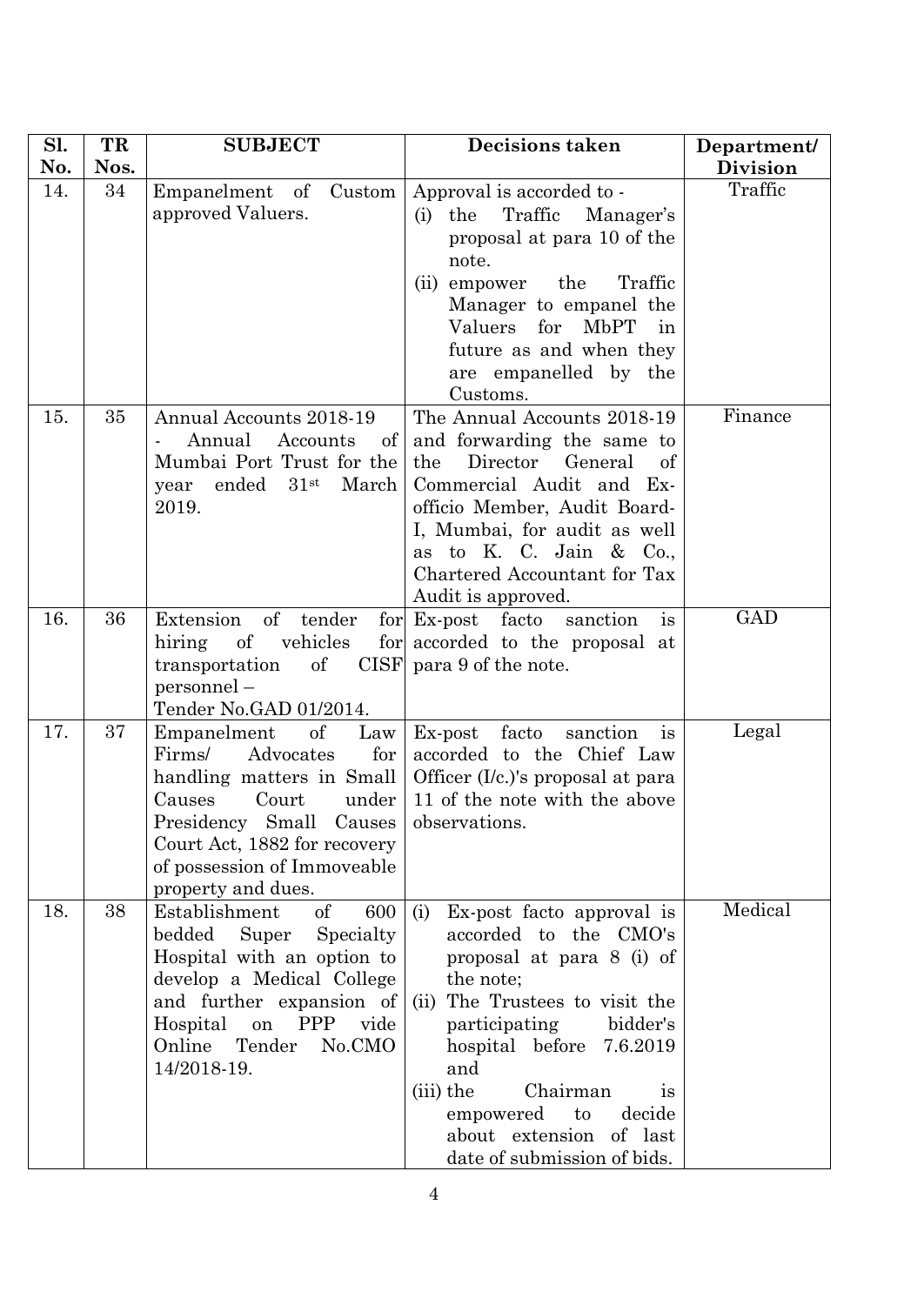| Sl.<br>No. | TR<br>Nos. | <b>SUBJECT</b>                                                                                                                                                                                                                                                                                                                                                                                                                                                          | <b>Decisions taken</b>                                                                                                                  | Department/<br><b>Division</b> |
|------------|------------|-------------------------------------------------------------------------------------------------------------------------------------------------------------------------------------------------------------------------------------------------------------------------------------------------------------------------------------------------------------------------------------------------------------------------------------------------------------------------|-----------------------------------------------------------------------------------------------------------------------------------------|--------------------------------|
| 19.        | 39         | Extension of contract to<br>Cardiac<br>Lifestar<br>Ambulance<br>Service<br>for<br>transfer of patients<br>in<br>emergency life threatening<br>conditions<br>MbPT<br>from<br>Hospital to<br>empaneled<br>Hospitals on Credit basis<br>for a further period of six<br>months w.e.f. $1.6.2019$ or<br>till<br>handing<br>of<br>over<br>Hospital to the successful<br>bidder for establishment of<br>600 bedded super specialty<br>Hospital on PPP whichever<br>is earlier. | The CMO's proposal at para 6<br>of the note is approved.                                                                                | Medical                        |
| 20.        | 40         | $\sigma f$<br>MbPT<br>Allotment<br>Workshops and Clerk Basin<br>Mazgaon<br>Dock<br>$\mathbf{t}$<br>area<br>Shipbuilders Ltd. on long<br>term lease.                                                                                                                                                                                                                                                                                                                     | Ex-post facto<br>approval is<br>Chief<br>accorded<br>the<br>$\mathbf{t}$<br>Mechanical<br>Engineer's<br>proposal at para 7 of the note. | <b>MEED</b>                    |
| 21.        | 41         | Tender No.E.132/2018-<br>Retrofitting, Operation and<br>Maintenance<br>of Ro-Pax<br>Passenger Terminal cum<br>Restaurant at Prince's Dock<br>(Mumbai Port) -<br>of<br>Highest<br>Acceptance<br>Bidder.                                                                                                                                                                                                                                                                  | The Chief Engineer's proposal<br>at para 15 of the note is<br>approved.                                                                 | Civil                          |
| 22.        | 42         | Management,<br>Operation<br>and Maintenance of Kanhoji<br>Angre Island as Tourist<br>Destination on PPP basis.<br>Approval to Standing<br>Finance Committee (SFC)<br>Note, Request for Proposal<br>(RFP) and Draft Concession<br>Agreement (DCA).                                                                                                                                                                                                                       | The Chief Engineer's proposal<br>at para 10 of the note is<br>approved.                                                                 | Civil                          |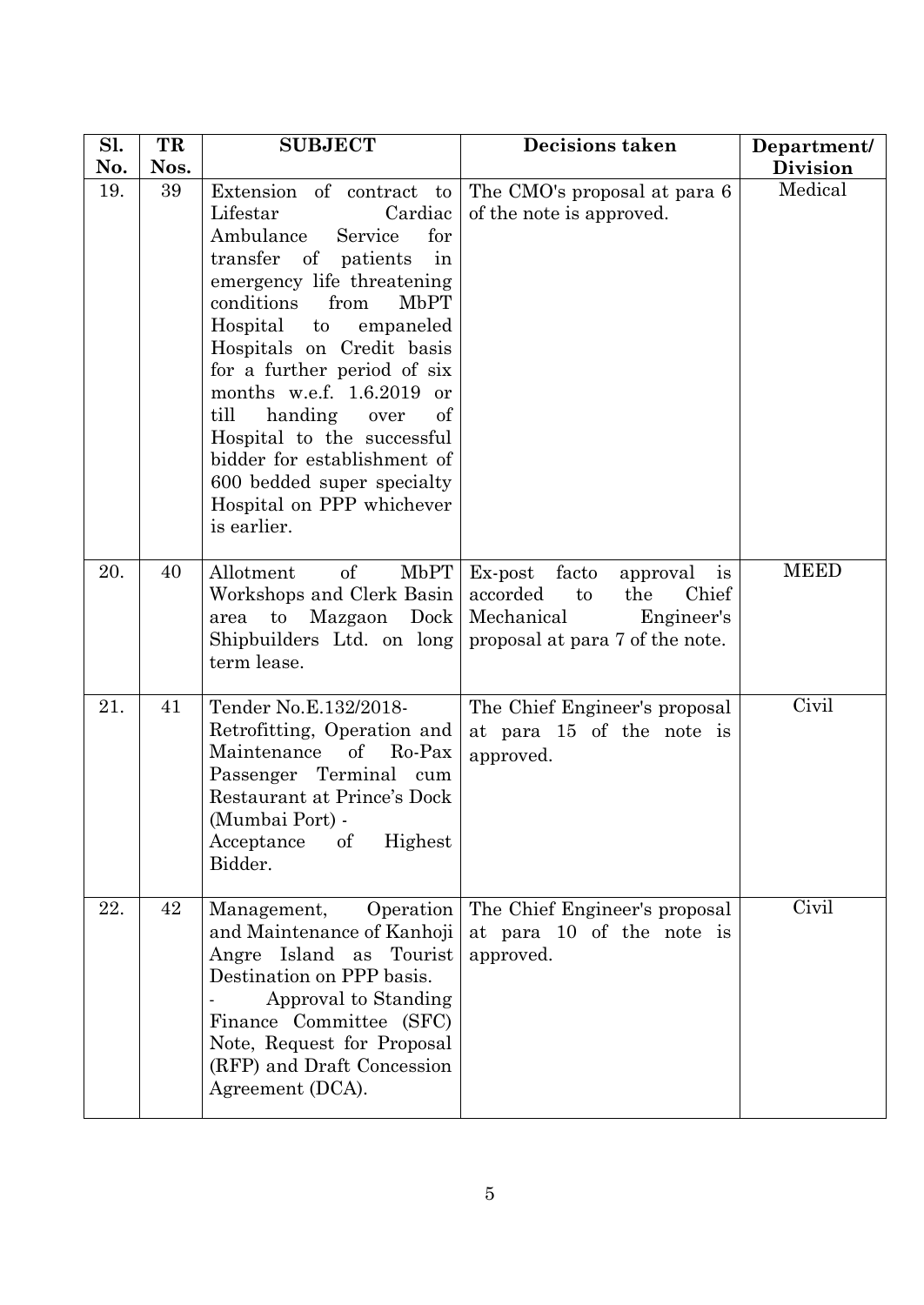| Sl.<br>No. | TR<br>Nos. | <b>SUBJECT</b>                                                                                                                                                                                        | <b>Decisions taken</b>                                                                                                                                                                                                                                                                                                                   | Department/<br><b>Division</b> |
|------------|------------|-------------------------------------------------------------------------------------------------------------------------------------------------------------------------------------------------------|------------------------------------------------------------------------------------------------------------------------------------------------------------------------------------------------------------------------------------------------------------------------------------------------------------------------------------------|--------------------------------|
| 23.        | 43         | Allotment<br>Land<br>Committee's<br>Report<br>in<br>respect Valuation Report of<br>MbPT land at Govandi.                                                                                              | Approval is accorded to -<br>the CE & HOD (Estate)'s<br>(i)<br>proposal at para 5 of the<br>note.<br>(ii) delegate the powers to the<br>Chairman in respect of<br>negotiation<br>with<br>the<br>interested<br>Government<br>organisations in case of<br>applicable FSI and related<br>issues as the premises is<br>in MCGM jurisdiction. | Civil                          |
| 24.        | 44         | Approval of rate of MbPT<br>land<br>Titwala<br>at<br>recommended by the Land<br>Allotment Committee.                                                                                                  | The Chief Engineer & HOD<br>(Estate)'s proposal at para 5<br>of the note is approved.                                                                                                                                                                                                                                                    | Civil                          |
| 25.        | 45         | Tender No. E-04/2019<br>Operation<br>and<br>Management of Pay & Park<br>in Parking space near 15<br>VD for Eastern Waterfront<br>Development Projects-<br>Approval to acceptance of<br>highest offer. | The Chief Engineer's proposal<br>at para 7 of the note is<br>approved.                                                                                                                                                                                                                                                                   | Civil                          |
| 26.        | 46         | Approval of rate considered<br>Allotment<br>Land<br>$_{\rm by}$<br>expired leases of Mazgaon<br>Dock Ship Builders' Ltd.                                                                              | Chief<br>The<br>Engineer<br>&<br>$HoD(Estate)'$ s<br>proposal<br>at<br>Committee in respect of $\vert$ para 9 of the note is approved.                                                                                                                                                                                                   | Estate<br>Division             |
| 27.        | 47         | Development of Ecological<br>Cultural<br>Park<br>and<br>at<br>Sewree- Sanction to the<br>Estimate.                                                                                                    | The Chief Engineer's proposal<br>at para 5 of the note is<br>approved.                                                                                                                                                                                                                                                                   | Civil                          |
| 28.        | 48         | Permit<br>to<br>carry<br>out<br>specialised jobs on board<br>the vessels in Trustee's<br>Docks Berth No.1 to 4, 9 to<br>24 of Indira Dock, BPS &<br>BPX"<br>from<br>1.4.2019<br>onwards.              | Chief<br>The<br>Mechanical<br>Engineer's proposal at para 3<br>of the note is approved.                                                                                                                                                                                                                                                  | <b>MEED</b>                    |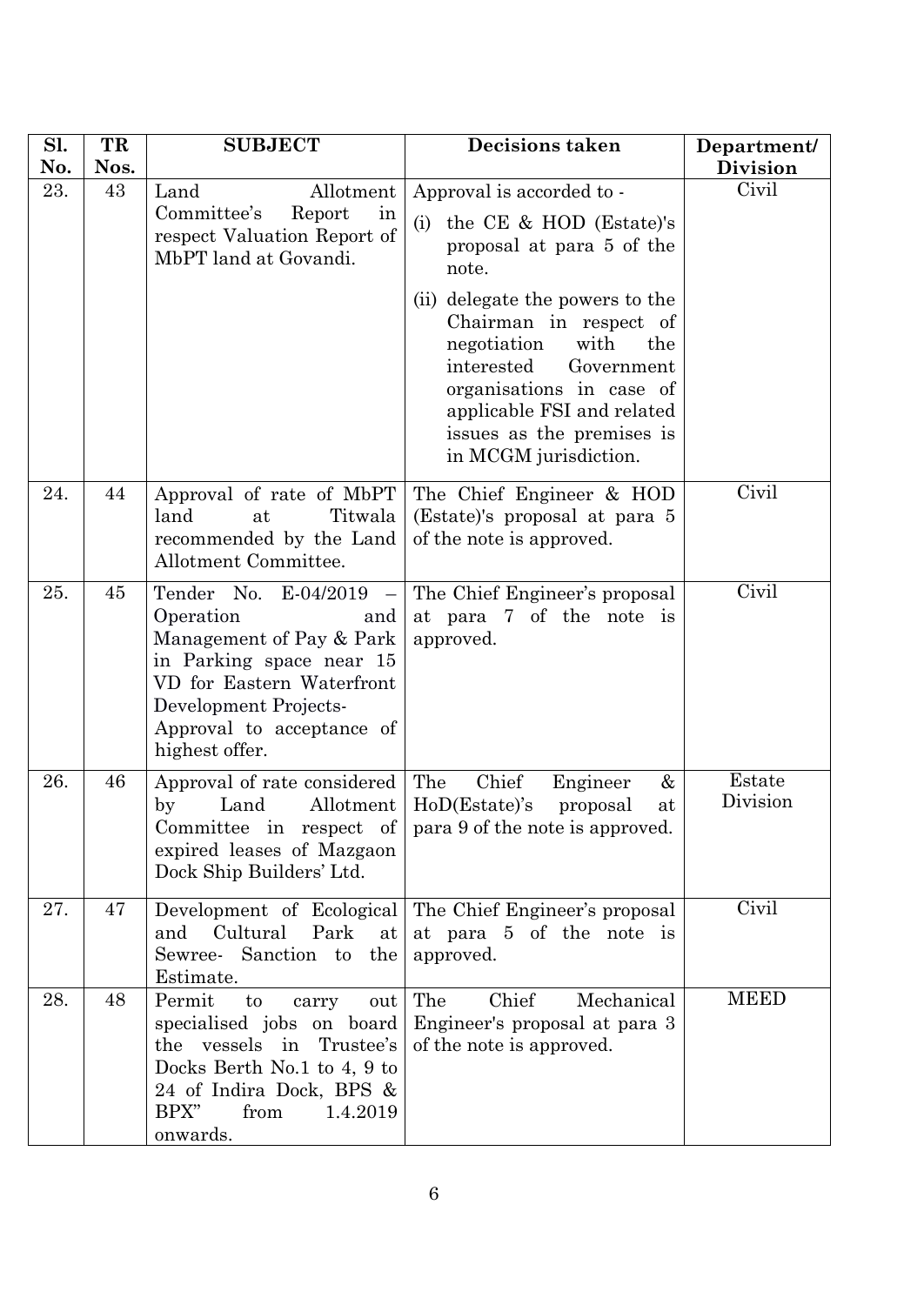| Sl.<br>No. | TR<br>Nos. | <b>SUBJECT</b>                                                                                                                                                                                                                                                                                                                                                                                                                                             | <b>Decisions taken</b>                                                            | Department/<br><b>Division</b> |
|------------|------------|------------------------------------------------------------------------------------------------------------------------------------------------------------------------------------------------------------------------------------------------------------------------------------------------------------------------------------------------------------------------------------------------------------------------------------------------------------|-----------------------------------------------------------------------------------|--------------------------------|
| 29.        | 49         | $(1)$ Issues<br>pertaining<br>$\mathop{\mathrm{to}}$<br>MbPT land occupied by<br>Defence Authorities on<br>various tenures<br>(a) MbPT's<br>rental<br>regarding<br>Arrears<br>minutes of meeting<br>11.12.2018<br>dated<br>held<br>between<br>Ministry of Defence<br>Ministry<br>&<br>of<br>Shipping,<br>(b) Surrender<br>of<br>MbPT's<br>land<br>in<br>occupation of Navy<br>and Air Force<br>(c) Allotment of MbPT's<br>land to<br>Navy<br>at<br>Wadala. | The CE & HOD (Estate)'s<br>proposal at para 12 of the<br>note is approved.        | Estate<br>Division             |
|            |            | Approval of<br>Land<br>(2)<br>Allotment<br>Committee's<br>Report<br>dated<br>28.5.2019<br>of<br>MbPT Plot North of<br>Lease hold Plot ESSO<br>(Eastern),<br>Code<br>No.20501118 at MSR<br>Estate,<br>Mumbai-<br>400010, submitted by<br>Valuer Shri. Avinash<br>Pendse.                                                                                                                                                                                    |                                                                                   |                                |
| 30.        | 50         | of<br>Port<br>Implementation<br>Enterprise<br><b>Business</b><br>System<br>ERP<br>Implementation for 5 Major<br>Ports in India.                                                                                                                                                                                                                                                                                                                            | The Jt, Director's proposal at<br>13<br>of the<br>note<br>para<br>is<br>approved. | P&R                            |